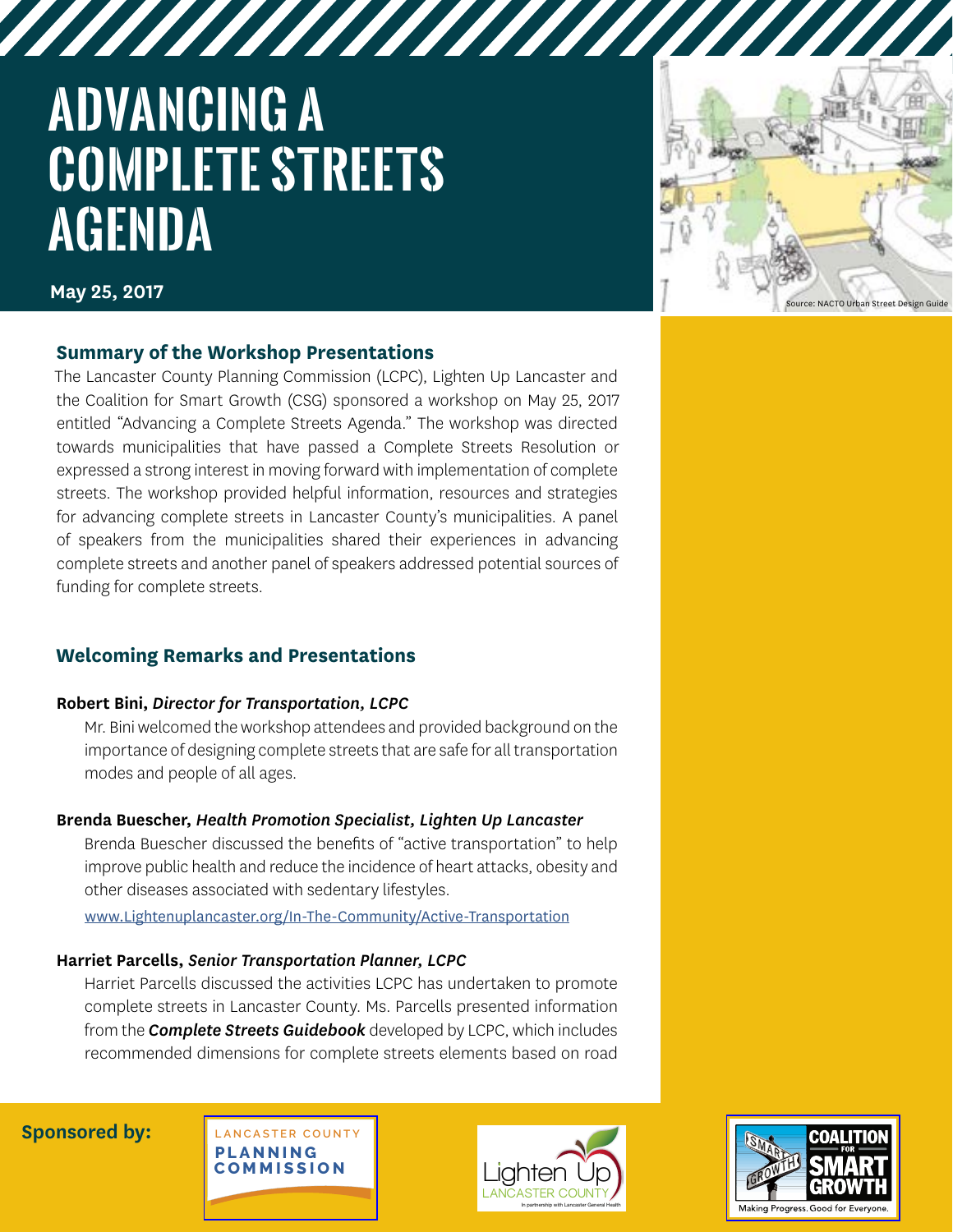type and land use context. Ms. Parcells provided language on complete streets that can be included in Comprehensive Plan Updates and SALDOs, information from a North Carolina Department of Transportation study on the costs of implementing complete streets and links to helpful website resources. [www.lancastercountyplanning.org/177/Complete-Streets-for-Lancaster-County](http://www.lancastercountyplanning.org/177/Complete-Streets-for-Lancaster-County)

## **Municipal Experience with Complete Streets**

#### **Chris Brown,** *Derck & Edson*

#### Creating Walkability in Upper Leacock Township

Upper Leacock Township began to look at sidewalk connectivity in the township several years ago. The township had often granted waivers to developers on the requirement to construct sidewalks. The township has decided to stop this practice in order to create an interconnected sidewalk network. The township has mapped the existing sidewalk network and identified gaps and reviewed and updated language in the Subdivision and Land Use Ordinance (SALDO) related to sidewalks. It also has adopted an Official Map. In 2016, with the assistance of Rettew Associates, Upper Leacock Township developed a Sidewalk Master Plan for PA 23, using the results of a walkability audit and other field work. The township has become more consistent in its requirement that developers install sidewalks as part of their development but has been flexible in allowing other types of pathways such as off-road multiuse paths.

#### **Candie Johnson,** *Manager, West Earl Township*

The West Earl Township Board of Supervisors created a plan for improving East Main Street, which was subject to flooding that resulted in deterioration of roads, sidewalks and curbs. The township has been engaged in a multi-phase program to correct the stormwater problem and has invested, along with the water authority, nearly \$1,000,000 in improvements: \$545,000 from Community Development Block Grant (CDBG) funds, \$224,000 from township funds and \$230,000 from the water authority. Most recently, the township received a grant of about \$1,000,000 for additional sidewalk construction and related improvements. The township plans to add sidewalks along East Main Street from Allen Road to State Road. A private developer is constructing sidewalks along State Road to a park and school and installing a safe crossing for students.

## **Ralph Hutchison,** *East Lampeter Township*

East Lampeter Township has had a program to construct sidewalks in the township that predates the concept of complete streets. The township's interest was motivated by safety for pedestrians when PennDOT widened US 30 to a five-lane road. In May 2015, the township completed a "*Route 30 Streetscape Plan*," which provides a plan for a range of improvements (bike lanes, sidewalks, stormwater improvements, narrowing of lanes from 12*'* to 11*'*) to improve safety on U.S. 30. The entire plan totals about \$200 million in improvements, which the township will seek to fund over a number of years from a variety of sources. The township worked with PennDOT to restripe and narrow the lanes on U.S. 30 as part of the routine resurfacing work PennDOT planned to do. This will enable motorists to get accustomed to the narrower lanes before the bike and pedestrian amenities are added to the route.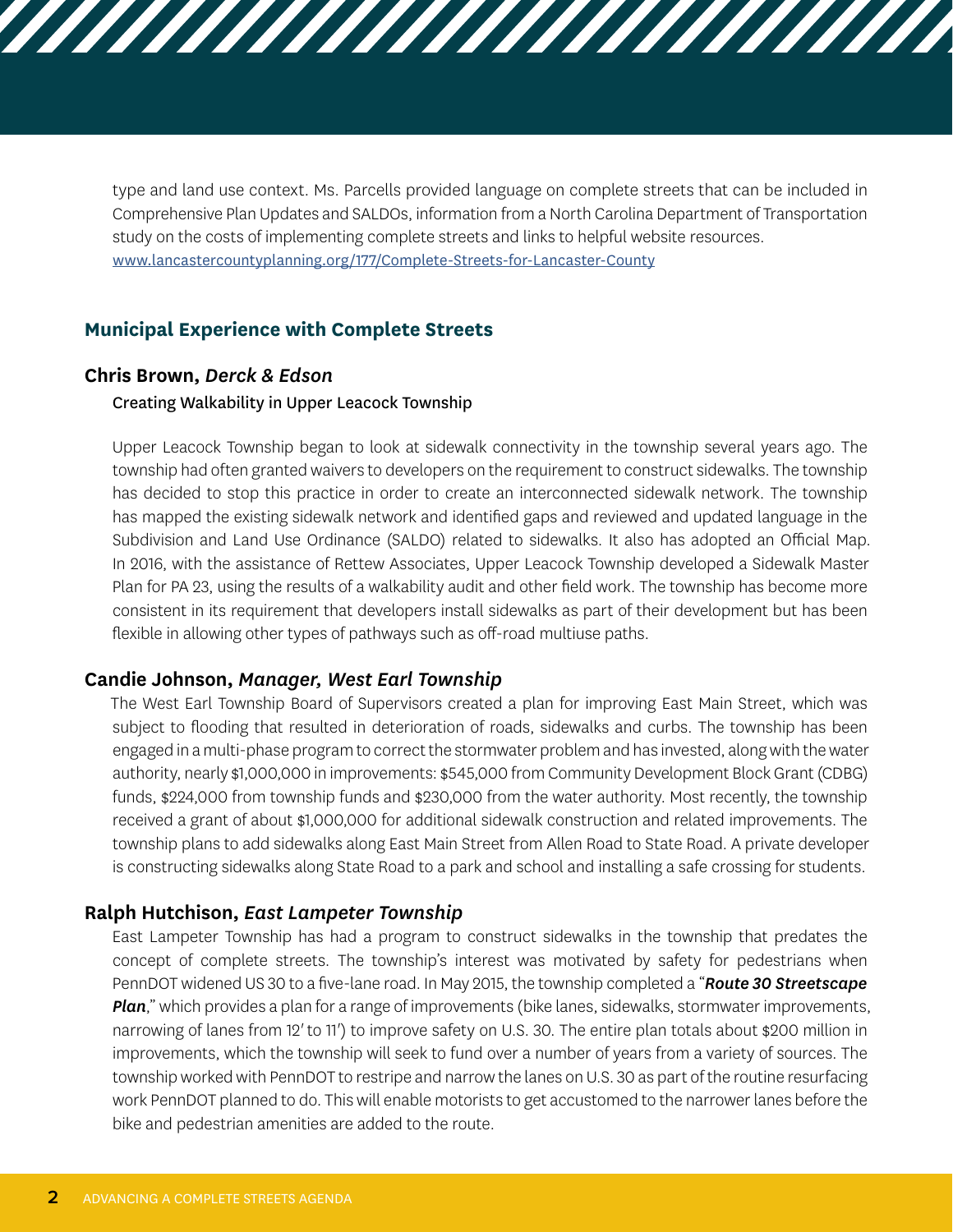# **Benjamin Craddock,** *Director, Lancaster Civil Engineering Company*

There are many small improvements that municipalities can make to their roads and sidewalks to improve safety for pedestrians and bicyclists. Specific actions that Mr. Craddock mentioned include:

,,,,,,,,,,,,,,,,,,,,,,,,,,,,,,

- Trim overhanging trees and shrubs that block the sidewalk, using public works and code enforcement departments.
- Plant shade trees to improve the walking experience. Volunteers or civic groups are often willing to help the municipality plant trees.
- Remove weeds to make a walk safer and more enjoyable.
- Identify hazards such as uneven sidewalks and require homeowners to repair them.
- Remove leaves and other matter that clog storm drains to reduce the likelihood of pedestrians getting splashed by passing motor vehicles on rainy days.
- Require developers to install improvements that exceed the ordinance requirements (e.g., 4-foot green buffers instead of 2-foot buffers). Developers are often quite willing to make these small changes, when asked.
- Narrow lanes when possible and add curb extensions to calm traffic as part of construction projects.

# **Charlotte Katzenmoyer,** *Director of Public Works, City of Lancaster*

The Pennsylvania municipal stormwater and sewer runoff program (MS4), to implement the federal Clean Water Act, is an important factor in the City of Lancaster's work to reduce stormwater runoff. Over 50% of the city is impervious surface (roads, driveways, etc.) that contributes to stormwater runoff. The city's 2010 Infrastructure Plan is a pavement management plan for all streets in the city. To identify green infrastructure opportunities (rain gardens, planted strips, pervious pavement, etc.), the city considers pavement condition, street slope, proximity to the Conestoga River and opportunities for other improvements. The city passed a Complete Streets policy in 2014 and is looking to update its design specifications for sidewalks and curbs. Ms. Katzenmoyer mentioned that Jeff Speck of MIT had conducted a walk audit in the city and recommended that the city convert some of its one-way to two-way streets. Mulberry Street was the first city street that was changed to two-way traffic with a bicycle lane, attractive permeable pavers in the parking lane, and green infrastructure included as part of the project. Charlotte Street is in the design phase of also being converted. Ms. Katzenmoyer recommended Mr. Speck's books (e.g. "*The Walkable City: How Downtown Can Save America One Step At a Time*") for those who want to learn more about the way in which the built environment impacts walkability.

# **Questions and Discussion**

Workshop attendees discussed problems they have experienced in their municipalities with implementing complete streets and sought advice from the presenters.

## 1. Public opposition to narrowing road lanes.

*Response from the panel:* Demonstrate that the narrower lanes adhere to accepted street design guidelines and recommendations; encourage people to understand the benefits of narrower lanes that slow motor vehicles and make the roads safer for pedestrians and bicyclists.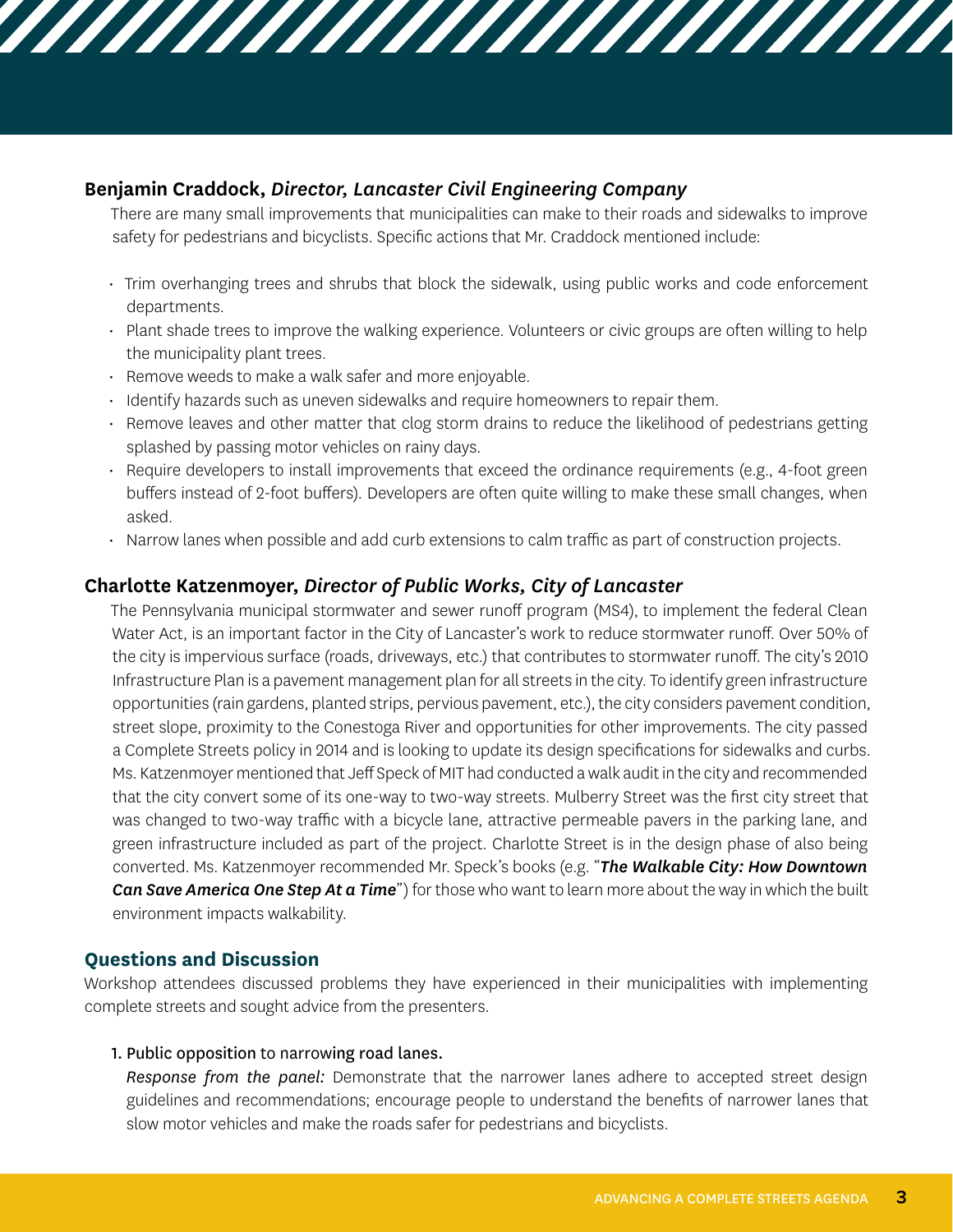#### 2.Resistance by residents to paying for sidewalk maintenance.

*Response from the panel:* Remind the residents that homeowner's insurance companies are becoming stricter about sidewalk hazards that may result in an injury to a pedestrian and requiring homeowners to undertake needed repairs.

,,,,,,,,,,,,,,,,,,,,,,,,,,,,,,

#### 3.Developers who seek waivers or deferrals of sidewalk installation.

*Response from the panel:* Municipalities should be consistent in requiring developers to construct sidewalks as a condition of approval of the development.

#### **Sources of Funding for Complete Streets**

#### **Harriet Parcells,** *LCPC*

#### Lancaster County's Smart Growth Transportation Program

The Lancaster County Smart Growth Transportation Program (SGT) funds a range of transportation projects, including bicycle and pedestrian projects, traffic calming projects and others, that support livability and economic development in the county's Designated Growth Areas. The county sets aside \$1.5 million annually of its federal transportation funds for the program. Applications are accepted every two years from municipalities and other eligible applicants and are reviewed and evaluated by a Smart Growth Transportation Task Force. Recommendations are made to the Lancaster County Metropolitan Planning Organization (MPO), which makes the final decision on project awards. LCPC has just accepted Notices of Intent for projects for its fourth cycle of funding (FY 2019–2020). Examples of projects that have been funded include: Mulberry Street Conversion to Two-Way Traffic: Elizabethtown Bicycle and Pedestrian Pathway; Lancaster County Northwest River Trail Signage Project; Doe Run Pedestrian Safety Project; Bridgeport Area Transportation Study; Comprehensive Bicycle Plan for the City of Lancaster; Non-Motorized Transportation Plan for the Lancaster Inter-municipal Committee region; North and South Duke Street Connection Project and others. Information about the program is available on LCPC's website. [www.lancastercountyplanning.org/](http://www.lancastercountyplanning.org/)

#### **Brian Hare,** *Division Chief, PennDOT* PennDOT Connects

PennDOT Connects is a new initiative of Pennsylvania Secretary of Transportation Leslie Richards, for PennDOT to work more closely with MPOs, municipalities and community leaders to obtain their input on transportation projects early in the planning phase to ensure that transportation projects are designed to address local concerns. All projects that are on an MPO's Draft Transportation Improvement Program are intended to be part of the PennDOT Connects program and will be included in meetings with local leaders. PennDOT has been conducting training workshops with the MPOs in the state to explain the new program and how community outreach will take place. The PennDOT Connects initiative supports and complements complete streets by providing municipalities and MPOs with an opportunity to identify where sidewalks,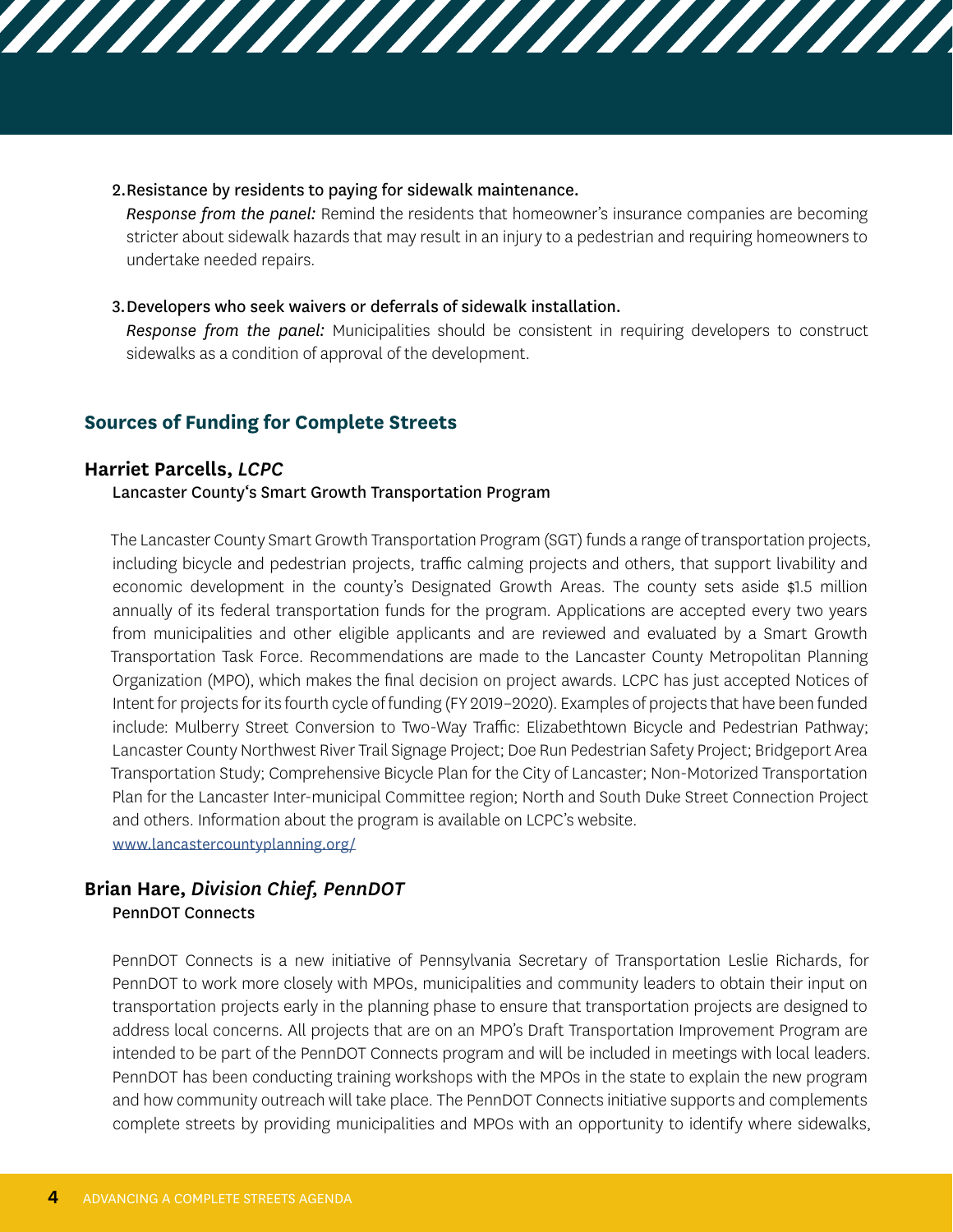bicycle paths and other desired amenities could/should be included in a project to improve safety and livability. PennDOT will have planning funds available to assist MPOs and municipalities with this new effort.

,,,,,,,,,,,,,,,,,,,,,,,,,,,,,

# **Katie Walsh,** *Lancaster County Housing and Redevelopment Authority* CDBG Funds

The Community Development Block Grant Program (CDBG) is a federal program that funds a range of projects, including sidewalks, landscaping and other street and community enhancements that result in safer, more complete streets. A community must meet certain income, local funding match and other requirements to qualify for CDBG funds. Applications are typically due in February and decisions on projects are made in June. For further information, contact: [Kwalsh@lchra.com](mailto:Kwalsh%40lchra.com?subject=Community%20Development%20Block%20Grants).

# **Questions and Discussion**

A number of questions were asked about the PennDOT Connects program and other funding opportunities:

- 1. Will PennDOT have funding available to assist municipalities with the PennDOT Connects initiative? *Response:* Yes. PennDOT will have some discretionary planning funds available.
- 2.Will PennDOT have a liaison to work with local communities as it is sometimes difficult for a municipality to reach the correct person within the agency? *Response:* Yes. PennDOT is currently doing training on the new program and will be getting the names of municipal liaisons to the MPOs soon.

The presentations by several of the speakers are linked to this workshop summary.

AECOM and East Lampeter Township, *[Lincoln Highway Streetscape Plan, Phase 2](http://lancastercountyplanning.org/DocumentCenter/View/877)*. Adopted May 11, 2015. City of Lancaster Pennsylvania, *[Integrated Complete Streets to Revitalize Our Communities](http://lancastercountyplanning.org/DocumentCenter/View/876)*. 2017. [Lancaster County Planning Commission,](http://lancastercountyplanning.org/DocumentCenter/View/878) *Advancing a Complete Streets Agenda*. May 25, 2017. PennDOT, *[Complete Streets Workshop](http://lancastercountyplanning.org/DocumentCenter/View/879)*. May 25, 2017. [Upper Leacock Township, Lancaster County,](http://lancastercountyplanning.org/DocumentCenter/View/881) *Route 23 Sidewalk Master Plan*. September 14, 2016.

[Upper Leacock Township, Lancaster County,](http://lancastercountyplanning.org/DocumentCenter/View/880) *Upper Leacock Township Official Map*. 2014.